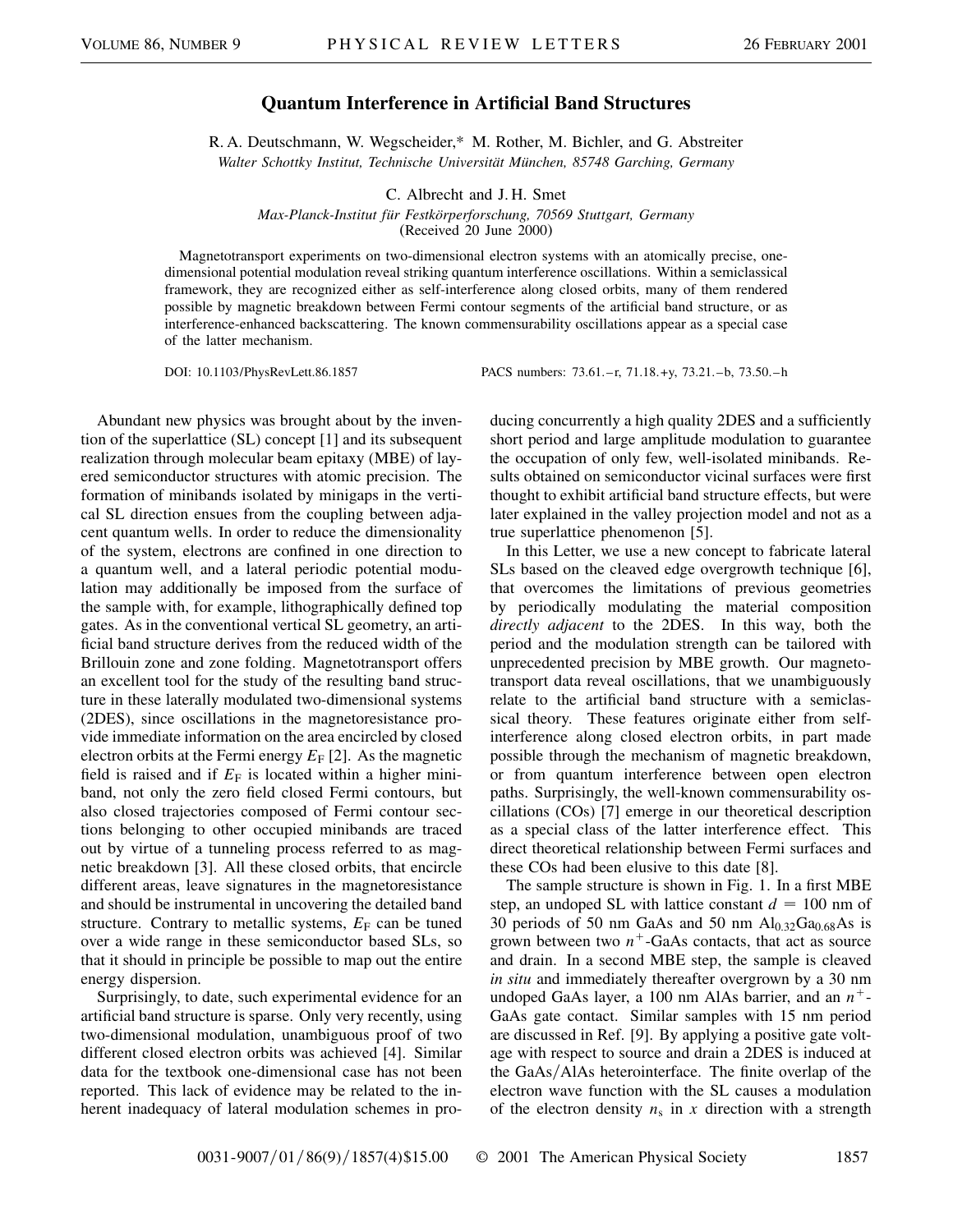

FIG. 1 (color). Sample cross section. The 2DES is field induced at the  $GaAs/\overline{A}IAs$  heterointerface in the (110) direction by means of a positive voltage applied to the  $n+$  GaAs gate. The (001)-oriented SL provides an atomically precise potential modulation to the 2DES.

that depends on the GaAs layer thickness. For our sample this variation of the density, integrated over the *z* direction, exceeds 10%, as determined by a self-consistent 2D-Poisson/Schrödinger calculation. Magnetotransport data, with the magnetic field oriented perpendicular to the 2DES, are obtained at 0.3 K with lock-in techniques.

A typical measurement of the magnetoresistance at a fixed electron density of  $3.1 \times 10^{11}$ /cm<sup>2</sup> is depicted in Fig. 2. The trace is plotted against inverse magnetic field,  $1/B$ , and the resistance values are multiplied by  $1/B<sup>2</sup>$  to ensure that the small amplitude oscillations at the weakest magnetic fields are made visible. The observed oscillations are all  $1/B$ -periodic and four different oscillation frequencies  $\Delta^{-1}$  can be distinguished in this presentation of the data. Three different frequencies clearly dominate the regimes  $1/B > 9.6 \text{ T}^{-1}$ ,  $9.6 \text{ T}^{-1} > 1/B$ 6.0  $T^{-1}$ , and  $1/B < 6.0 T^{-1}$ , while in the latter regime an additional beating pattern with a smaller frequency is apparent in the envelope (dashed line). The same experiment is repeated by recording the magnetoresistance from  $B = 0$  to 1.4 T and systematically varying the electron density between  $n_s = 0.45 \times 10^{11} \text{ cm}^{-2}$  and  $n_s = 4.6 \times$ 



FIG. 2. Typical magnetoresistance curve as a function of the inverse magnetic field. Three different oscillation frequencies are observed in the regimes separated by the dashed lines. Moreover, the envelope exhibits a beating pattern with maxima at the positions of the triangles. For example, at an inverse field of  $6.0 \text{ T}^{-1}$  the amplitude of the oscillations and the total resistance are 19 and 260  $\Omega$ , respectively.

 $10^{11}$  cm<sup>-2</sup>. Each curve is then Fourier transformed with respect to the inverse field to obtain the frequency components  $\Delta^{-1}$  of the magnetoresistance oscillations. The results are summarized in Fig. 3. The amplitudes of the frequency components are plotted on a logarithmic color scale, where large and small amplitudes appear as red and blue, respectively.

To analyze the transport data, the contours of constant energy  $E_F$  of the modulated 2DES are plotted with the information acquired from a self-consistent band structure calculation, while keeping in mind the free electron motion along the *y* direction. Hereafter, minibands are assigned an index *n* that runs from 0 for the energetically lowest lying miniband to *N* for the last, partially filled miniband. The minibands with index  $n$  and  $n + 1$  are separated by the minigap denoted as  $E_n$  at  $k_x = \pm \pi/d$  or  $k_x = 0$ . For the density range covered in this experiment three to six minibands are occupied, and the case of four minibands  $(n = 0, \ldots, 3; N = 3)$  is shown in Fig. 4(a). The Fermi contours are color coded and indexed according to the miniband they are associated with. In general, Fermi contour  $N$  is closed [red contour in Fig. 4(a)], whereas all other contours  $(0, \ldots, N - 1)$  describe open electron trajectories. The electrons trace these contours in a direction fixed by the sign of the magnetic field. A transition from contour *n* to its neighbor  $n + 1$  entails quantum mechanical tunneling across the gap of size  $E_n$ , a process referred to as magnetic breakdown [3]. The tunneling probability  $p_n(B)$  depends on  $E_F$  and  $E_n$ . It vanishes at  $B = 0$  and increases exponentially with *B*. At the lowest *B* values, the only possible closed electron orbit is along contour *N*. As *B* is raised, though, other closed orbits, composed of segments of contour *N* as well as segments of open contours with lower index, become possible by virtue of magnetic breakdown. In particular the orbit (hereafter



magnetoresistance data. The density dependent peaks are directly related to different electron trajectories in the artificial band structure.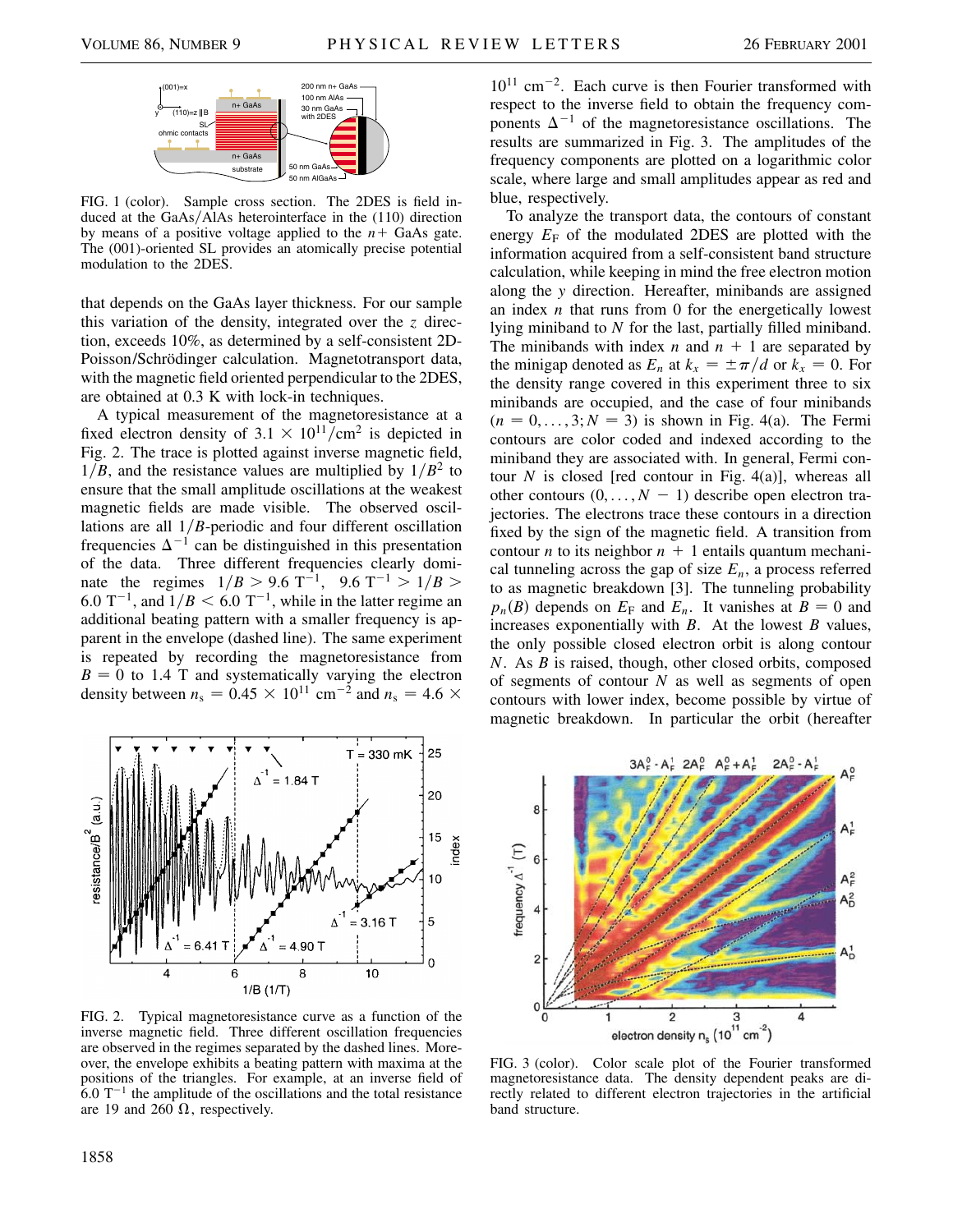

FIG. 4 (color). (a) Fermi contours calculated for  $E_F =$ 7.5 meV, which is in the fourth miniband. For the sake of clarity, we have chosen larger gaps in this example than obtained from the self-consistent Poisson/Schrödinger calculation for this experiment. Schematic drawing of closed (b) and interfering open (c) orbits responsible for the observed magnetoresistance oscillations.

classified according to the lowest contour index *n* involved), that descends from the closed Fermi contour associated with miniband *n* before the Fermi energy was raised from miniband *n* into miniband *N*, is reactivated. This closed electron path *n* shares segments of contours *n* to *N* and requires a total of  $4 \times (N - n)$  tunnelling events across gaps of size  $E_n$  to  $E_{N-1}$ . The product of the corresponding  $p_i(B)$  factors determines its probability [10]. This orbit encloses an area  $A_F^n$  that can be calculated to a very good approximation in the limit  $V_0 \rightarrow 0$ :

$$
A_{\rm F}^{n} = 2 k_{\rm F}^{2} \left( \arccos\left(n \frac{k_{0}}{k_{\rm F}}\right) - n \frac{k_{0}}{k_{\rm F}} \sqrt{1 - \left(n \frac{k_{0}}{k_{\rm F}}\right)^{2}} \right), \tag{1}
$$

where  $k_F$  is the Fermi wave number and  $k_0 = \pi/d$ . In Fig. 4(a), the closed orbit  $n = 1$  contains sections of contours  $n = 1$ , 2, and 3, involves tunneling across  $E_1$  and  $E_2$  and encircles the blue shaded area  $A_F^1$  (orbits  $n = 2$ in green and 3 in red cover part of this area). According to Onsager [2], electrons that orbit around an arbitrarily shaped Fermi surface  $A_F$  give rise to  $1/B$ -periodic oscillations in the magnetoresistance with a frequency  $\Delta^{-1}$ ,

$$
\Delta^{-1} = \frac{\hbar}{2\pi e} A_{\rm F}.
$$
 (2)

Our density dependent study in Fig. 3 of the frequency components contained in the magnetoresistance together with Eqs. (1) and (2) now enables us to identify the maxima marked  $A_F^0$ ,  $A_F^1$ , and  $A_F^2$  as caused by electrons performing closed orbits  $n = 0, 1$ , and 2. The switch from lower to higher frequency near  $B = 104$  mT and  $B =$ 167 mT in Fig. 2 can be understood as a transition from

electrons orbiting predominantly around the area  $A_F^2$  to orbits around  $A_F^1$  and  $A_F^0$ , respectively. In the intermediate *B*-field regime multiple closed paths may simultaneously have a significant probability. Eventually all tunneling probabilities approach unity for sufficiently large fields and the orbit with area  $A_F^0$ , equivalent to the cyclotron orbit of the unmodulated 2DES that brings about the commonly known Shubnikov –de Haas oscillations, is restored and prevails. The orbits with area  $A_F^n$  are the most obvious closed trajectories, however more complicated closed paths with these simple surfaces as constituents are illustrated in Fig. 4(b) and are in fact resolved in Fig. 3 (for example,  $A_{\rm F}^0$  +  $A_{\rm F}^1$  and  $2A_{\rm F}^0$  –  $A_{\rm F}^1$ ).

Hitherto, the discussed oscillations were a direct consequence of the constructive self-interference of the wave function along *closed* orbits and the subsequent quantization in a magnetic field [2]. This mechanism leaves unexplained our observation of the frequency components determined by the surfaces  $A_{\text{D}}^1 = A_{\text{F}}^0 - A_{\text{F}}^1$ and  $A_{\rm D}^2 = A_{\rm F}^0 - A_{\rm F}^2$  in Fig. 3, since an electron circling along the closed boundary of this surface would violate the chirality imposed by the *B* field along part of the perimeter. We assert that oscillations with such frequencies originate from the  $1/B$ -periodic modulation of the backscattering probability due to quantum-mechanical interference between two open trajectories with common start and end points as illustrated in Fig. 4(c) for surface  $A<sub>D</sub><sup>1</sup>$ . Electrons traveling in negative  $k<sub>x</sub>$  direction from point  $P_1$  follow either path  $\alpha$  or  $\beta$ , depending on whether they do or do not tunnel at this starting point, and rejoin at point  $P_2$ . Constructive interference of the coherent superposition of both paths maximizes the backscattering probability and, consequently, the conductivity  $\sigma_{yy}$ approaches a minimum. It is straightforward to show from the tensor inversion, that this implies a minimum in the longitudinal resistivity  $\rho_{xx}$  as well. In the case of destructive interference, the electron will effectively proceed along the open Fermi contour and thus  $\sigma_{yy}$ and  $\rho_{xx}$  reach their maximum value. This qualitatively different interference phenomenon reminds one of an Aharonov-Bohm interferometer with the important disparity that in the case at hand the area in real space enclosed by the interfering paths scales with  $B^{-2}$ , since real space orbits have the same shape apart from a  $\pi/2$  rotation as their counterparts in reciprocal space but are scaled with the square of the magnetic length,  $l_B^2 = \hbar/(eB)$ . As a result, one anticipates a  $1/B$ -periodic rather than a *B*-periodic phase difference between the interfering trajectories. The phase accumulated along path  $i = \alpha$  or  $\beta$ is given by

$$
\Phi_i = \frac{1}{\hbar} \int_i (\hbar \vec{k} - e \vec{A}) d\vec{r} + \frac{\pi}{2} C_i, \qquad (3)
$$

where  $-e$  is the electron charge,  $\vec{A}$  the vector potential, and *Ci* a constant. As a result, the *B*-dependent contribution to